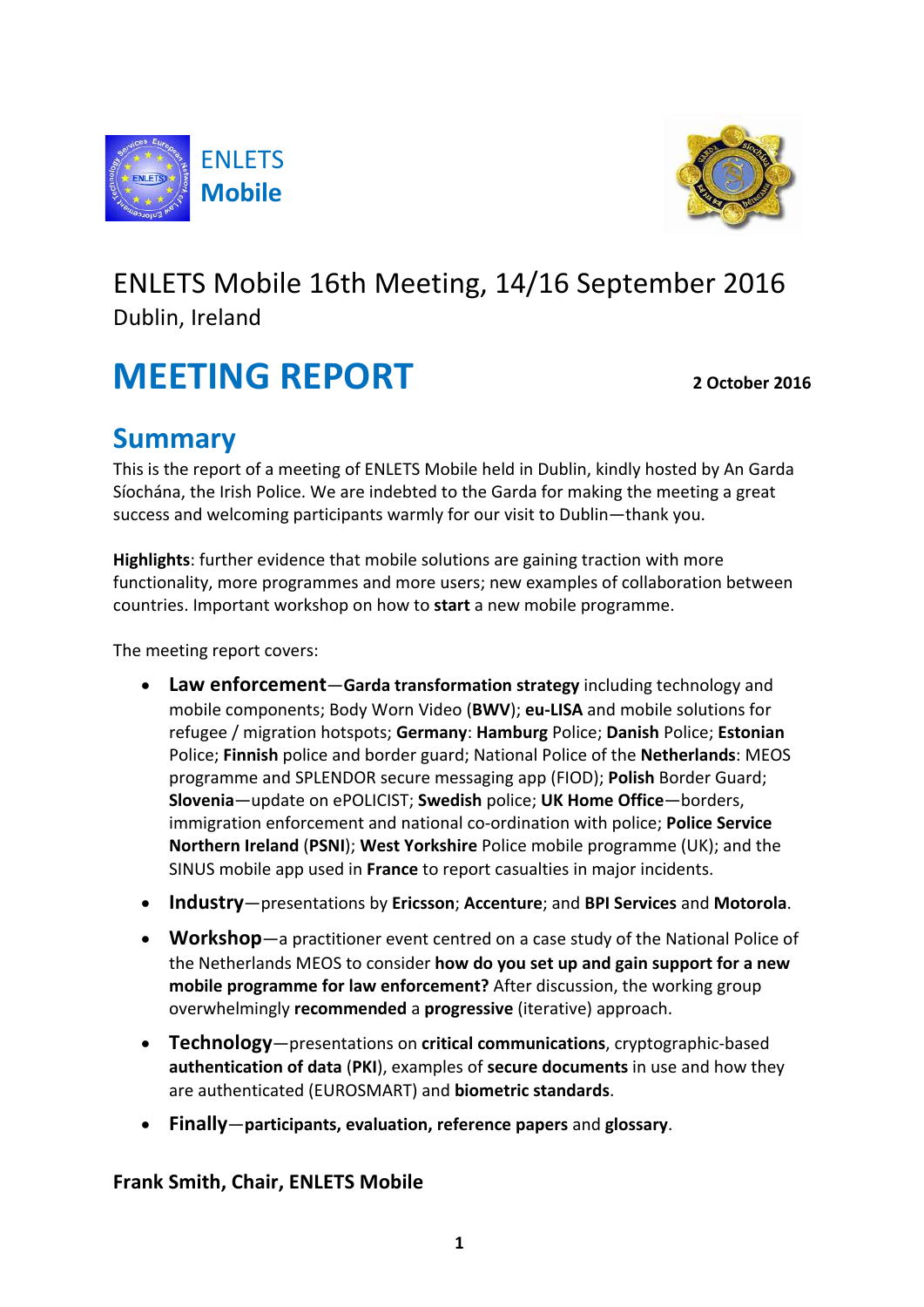# **Law Enforcement**

#### Introductions and keynote address



**Fintan Fanning**, Assistant Commissioner of the Garda, warmly welcomed participants to the ENLETS Mobile meeting and to Dublin. The Garda faced many challenges shared with other law enforcement agencies taking part in the meeting, including policing and border security, and was keen to share experience with others. The Garda was

keen to introduce mobile solutions to front line operations and saw the meeting in Dublin as a real opportunity to learn. He said that a further session would explain the Garda transformation strategy that had been launched recently and specifically asked if participants could tell the Garda about insights on body worn video (BWV), which the Garda were considering that week.

**Frank Smith**, Chair of **ENLETS Mobile**, thanked Fintan for the welcome and said he looked forward to a very useful meeting: he was sure that those taking part would see reports of further progress with these solutions. He explained that the working group had just been re-named from e-MOBIDIG because it was now a sub-group of the European Network of Law Enforcement Technology Services (ENLETS): the Chair of the Core Group of ENLETS was Pat Padding of the National Police of the Netherlands.

#### Garda transformation strategy

**Denis Ferry** described the transformation strategy launched recently for the Garda in Ireland. This was a holistic reform programme covering all aspects of police effectiveness including training, skills, operational practice and human resources, but technology in general and within that mobile solutions were seen as an important. BWV was of interest, too. The Garda saw building on the experience of European partners as a valuable part of the process. Overall, the transformation would be substantial, and the programme would require prioritisation and a phased approach over a number of years, but was crucial for the Garda.

#### Body Worn Video (BWV)

Frank referred to work co-ordinated by **Stephen Goodier** of Hampshire Police in the UK for the full ENLETS group. He said a critical factor in managing BWV effectively was to have a good **content management** system to receive and store material from the personal cameras. This had been emphasised by Motorola Solutions in their presentation on BWV to the previous e-MOBIDIG meeting in Finland. Privacy issues were important. Frank had sent the Garda some links to material on the internet including news of major UK purchases of BWV (Met and West Mids Police) and guidance from the UK College of Policing. Ian Williams said West Yorkshire has experience of BWV solutions. PSNI too (2,500 units). Heikki said the Finnish Police were testing a prototype with a wide-angle lens and were streaming voice and video.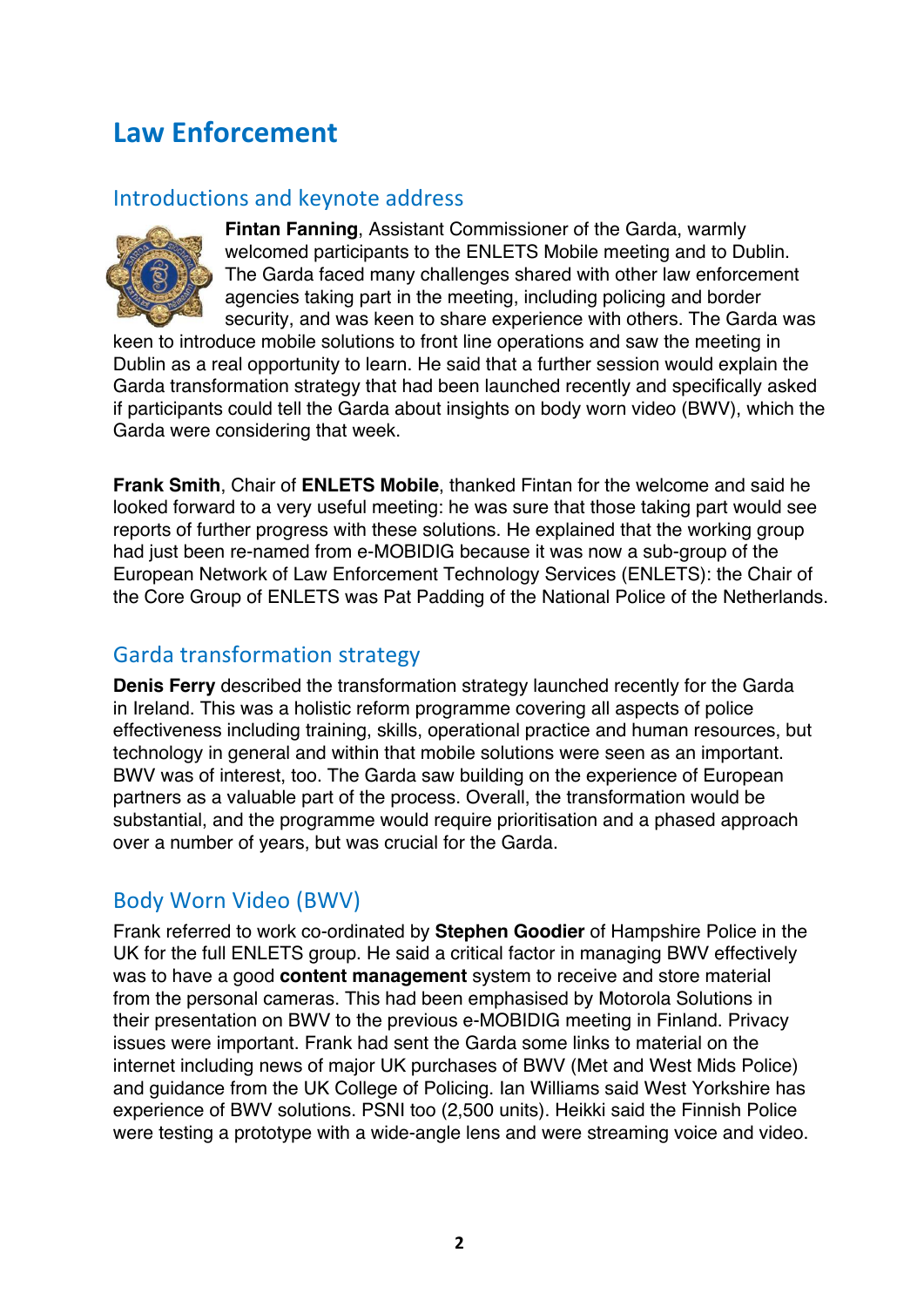## Mobile solutions for migration hot spots

**Ciarán Carolan** of eu-LISA agreed that mobile solutions

for law enforcement were at a tipping point. He suggested that they could be of real importance for registering refugees at migration hotspots—a real problem for Europe. Dealing with mass arrivals can be very difficult for the receiving country and an effective European response could include the possibility of joint resourcing between the border agencies of different Member States—but this required appropriate mobile (or at least portable) enrolment equipment able to connect directly or indirectly to EURODAC and the immigration systems of the receiving country, possibly from inhospitable locations. How to organise this was not clear. More work was needed to understand the requirements and trial a proof of concept.

**Ad Van der Meijden** said use of mobile devices at migration hotspots would benefit from high resolution facial image capture to enable the possibility of facial recognition (FR) as well as high quality fingerprint capture.

## Hamburg Police, Germany

**Peter Ludwig** said Hamburg police were investing in mobile technology but were anxious to secure maximum value for money with limited resources. They were

collaborating with the National Police of the Netherlands on the use of MEOS. They currently used 900 Windows 10 smartphones but were changing to Android. They had also interfaced their solution to 22 Mercedes E class police patrol pars using the dashboard display to show information from the smartphone something that could be developed for other vehicles. There was a drive to reduce the large number of paper forms (380) is use, when building the mobile application, and to make it possible to complete work on the mobile device instead of double-working (starting a task on the mobile then having to change to a desktop system to complete the task).

Peter believed that more ought to be done to build on the **common element across police work** and **not over-complicating the job** with complex processes. We are all trying to do very much the same thing in whatever city or country: surely extensive customisation should not be needed every time—we don't all need a new wheel. The collaboration with MEOS was showing how this could be made a reality. Keep the rules simple and robust, fit for 90% of process; use open industry standards; develop standard software components using Service Oriented Architecture (SOA)… ideas were taking shape in the current collaboration. Could this go wider to a European level? **Patrick Padding** endorsed these thoughts—more co-operation was needed, retaining flexibility where it was necessary. He felt a new legal entity might help to make such joint co-operation possible.

## Danish Police

Robert Mortensen had demonstrated a burglary app at the previous meeting: this was being used by app police districts and had recorded over 6,000 cases. 8 apps were in development for Android including people search (national and international). Collaboration was being discussed with MEOS.







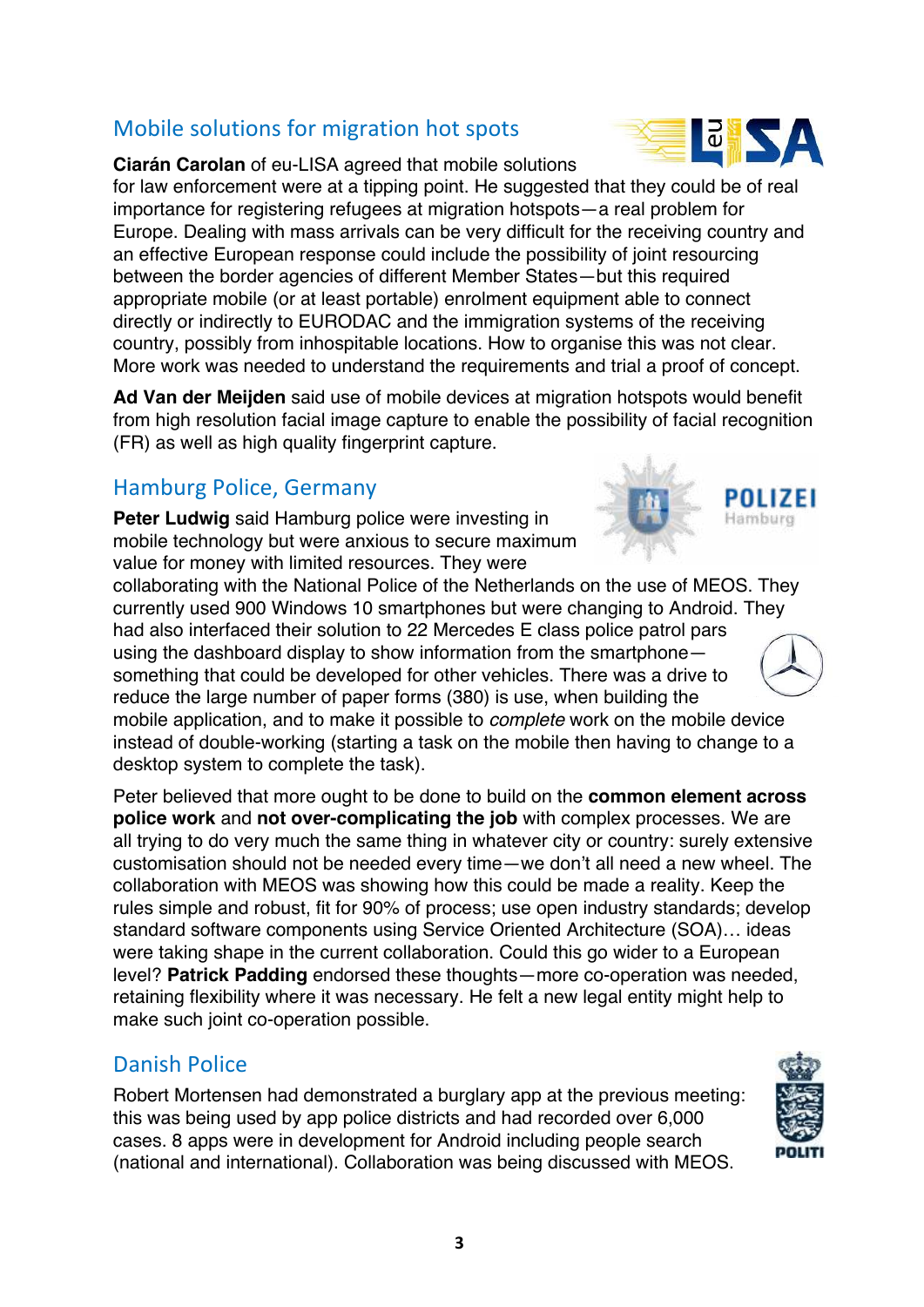## Estonian Police



**Annika Sepp** reported that the Estonian police mobile solution described at earlier meetings was now live with users and included document authentication and checking, geo-positioning and navigation with police overlays. Users can send online feedback to the programme team from the device with comments and suggestions—this is popular, and useful to the programme team.

## Finnish Police

Heikki Riippa said the Finnish Police had selected an integration POLIISI supplier for their police mobile strategy and for their IT environment. A debate was being had to make their approach agile enough but also to meet formal requirements of IT security. Heikki demonstrated the prototype of a Finnish Police video communications app.

#### Finnish Border Guard



Pasi Nokelainen and Jussi Kosunen had spoken about and demonstrated the new Finnish Border Guard mobile solution based on a 7" tablet at the previous meeting in Finland. Further development of the application is taking place.

#### National Police of the Netherlands



**Edwin Delwel** explained that following the success so far with MEOS, already over 30,000 users, the decision had been taken to increase further the number of MEOS units. Functionality was continuing to be developed and extended to cover crime scenes, traffic accidents, heavy transport, reporting, CID and surveillance. The MEOS programme was in discussion about joint collaboration with Hamburg, Sweden, Denmark and others. The

programme had received visits from several other European police forces.



**FIOD** 

Belastinadienst

## SPLENDOR: Netherlands iOS Secure Chat Application

**Arnoud Goudbeek** of the FIOD Criminal Information and Investigation Service, Netherlands explained that instant chat applications were popular with users of mobile devices and there

was real interest in having a version of such a facility for investigators which had full end-to-end security—confidential to the two parties exchanging messages and not intelligible to **any** party who might be able to access the communication in between. There was a need to do this with parties in other organisations outside FIOD. After reviewing various potential solutions, the decision had been taken to develop their own solution, SPLENDOR, which was popular with its users. This allowed chat between pairs of iOS users, using TouchID and PIN access, and was under the Mobile Iron Mobile Device Management system.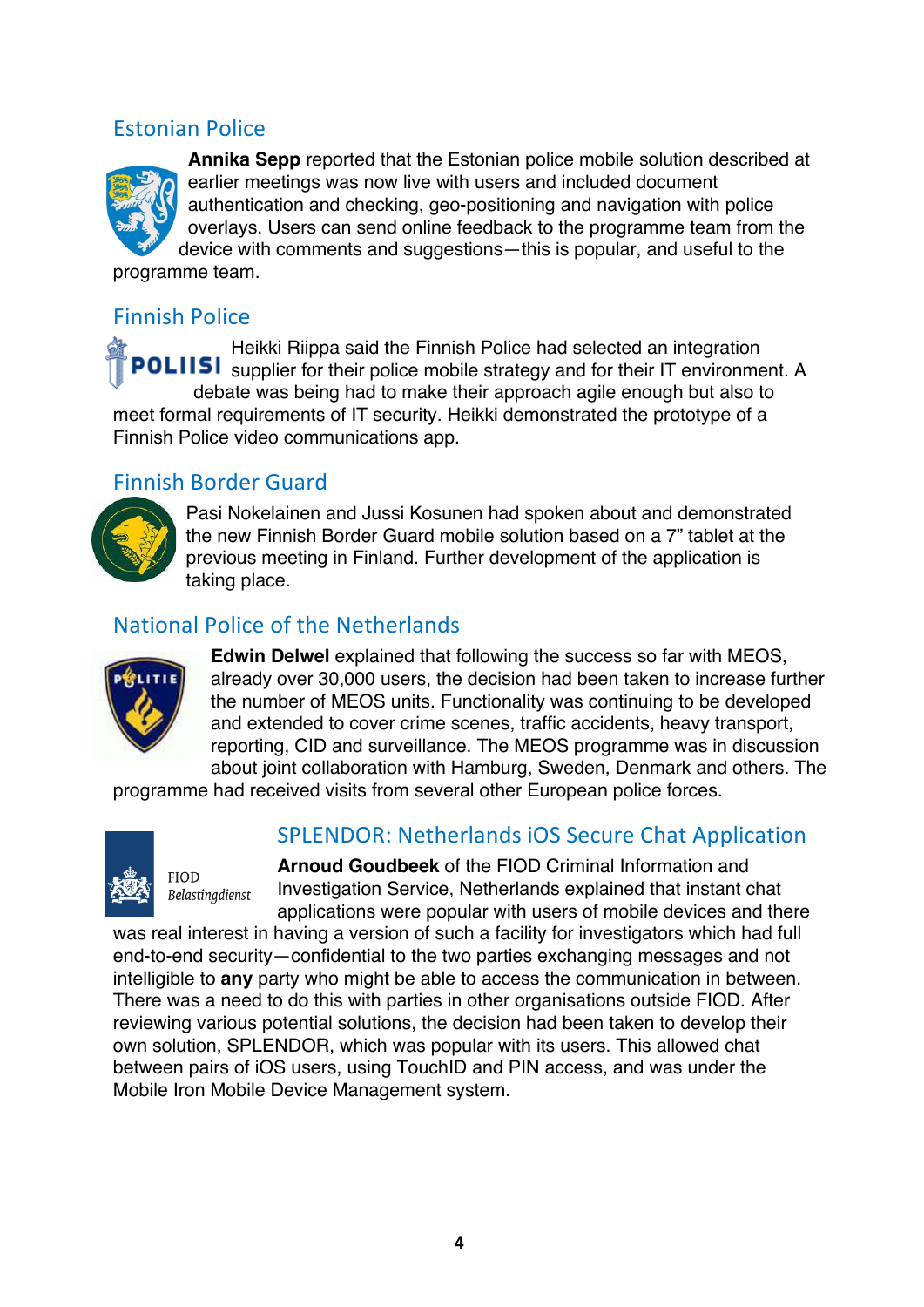## Polish Border Guard

**Celina Sliwa-Tomaszewska** said that preparations were under way for the next release of Polish Border Guard mobile functionality. Some rationalisation was intended as functionality on mobile devices, currently

10" tablets, mirrored the solution for desktop PCs and could be optimised better to allow smaller format of tablets to be used. The Polish Police were also understood to be starting a mobile policing programme.

#### Swedish Police

Polisen **Sarah Hjortsmarker** of the Swedish Police said that development is continuing of the mobile police application described at earlier meetings. Development capability was being expanded to run two scrum (agile) teams in parallel. Camera functionality was being planned. Communications work was being expanded. The facility for officers to rate applications they use and give narrative feedback to the programme team was proving useful and was yielding positive (and sometimes very enthusiastic!) support, building rapport with users. Sarah also said that Swedish police programme was in discussion with the Netherlands (MEOS) about collaboration.

## Slovenian Police

**Igor Vučko** of the Slovenian Police explained that further development was continuing on the ePolicist mobile police solution described at the Slovenian meeting in November 2015. The system was being extended and was now replacing a legacy system that was being decommissioned.

# Home Office, UK

**Dylan Langley** explained that a major transformation of technology solutions was under way in the UK Home Office and associated law enforcement services including local police forces,

Border Force and Immigration Enforcement. This included the Emergency Services Network (see Critical Communications, later); police data services (Police National Computer (PNC)—criminal records, and others); and biometrics (renewal of existing national police and immigration fingerprints systems in a more coherent long-term framework). As well as national systems, local police forces and the immigration services run by the Home Office depended on their own technology systems. There had been earlier mobile solutions in use in UK law enforcement as long ago as 2002 but significant updating was being actively considered and seen as important, for the same reasons that were familiar to participants in ENLETS Mobile. Forming a practitioner forum on similar lines to ENETS Mobile / e-MOBIDIG might be useful. He looked forward to updating the working group in the future.





# **G** Policist

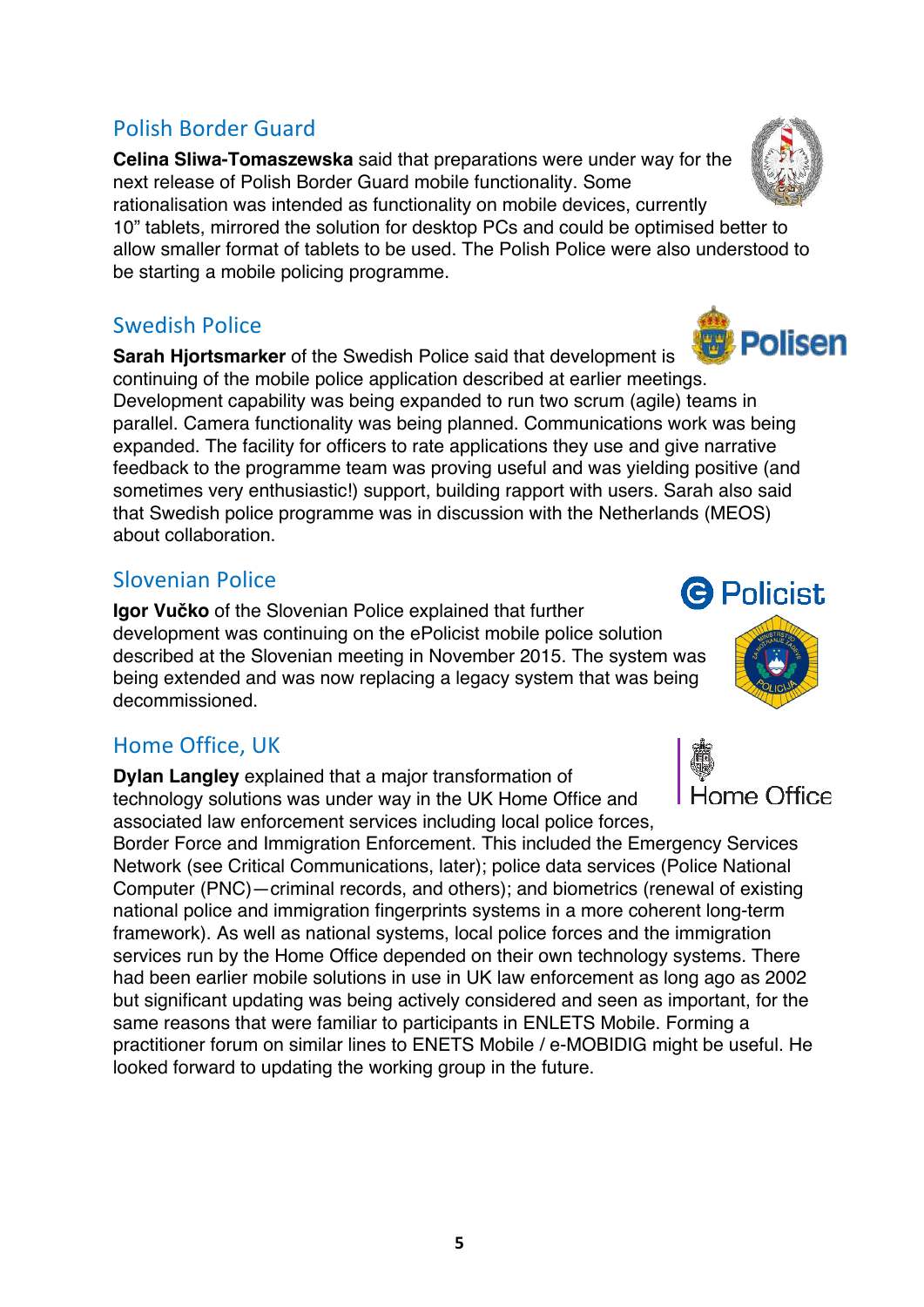## Police Service Northern Ireland (PSNI)



PSNI officers described the continued development and rollout of the PUMA solution presented in the Rotterdam meeting (July 2015). The innovation then was integration so that a fingerprint search could retrieve criminal and other records known to the force (previous UK mobile solutions did not have this capability). The solution now included administration

functions, and push alerts and warnings. Stop and search records and fixed penalties for driving offences were now all-electronic through the device. Volume and usage was increasing. Robust auditing of the use of the device was in place. A refresh of over 3,000 devices was planned soon. Multiple platforms were to be supported for different types of user and device including Android and iOS. Mobile Device Management was to be rationalised across all platforms. Sufficiency of network bandwidth was an issue (for smartphones and BWV, above).

#### West Yorkshire Police, UK



**Ian Williams** said the West Yorkshire project aimed to WEST YORKSHIRE improve business process. They were building a portfolio of **POLICE** functions including officer notebook, links to command + control, crime investigation, penalty notices and more, with

relevant integration to back-end local and national systems. The force had deployed over 5,500 smartphones and a few tablets. Challenges: thorough testing, better collaboration and exchange of ideas on mobiles between police forces, delivering security without blocking good ideas. The public sometimes assumed an officer using a smartphone in the street must be using social media for his or her own purposes instead of doing real police work—there is a need to change perceptions!

## SINUS mobile application for major incidents, France

The Chair said he had seen a report in a French local newspaper in July describing a mobile system, SINUS, used by the French emergency services to gain earliest possible understanding of the scale of casualties in a major incident. It had been deployed after the Bataclan Theatre attack in Paris, November 2015; and the lorry attack in Nice on Bastille Day, 14 July 2016. First responder vehicles carry sets of numbered and barcoded wrist bands, coded: black (deceased), red (grave injury—top priority aid needed), amber (next priority), and green (lesser / minor injury). In the event of a major incident the armbands are put on each casualty according to their injury status. A mobile app is used immediately to scan the barcode and send it to a central incident point, registering each casualty in real time with geo-location, date and time reported. This informs the central incident command quickly of the number, location and severity of injuries, helping to direct emergency teams accurately and quickly to where they were required. The information is updated live e.g. as each casualty arrives at the hospital emergency department, or if their status changes. (With kind thanks to Mrs Ros Smith for drawing this newspaper article to the Chair's attention.)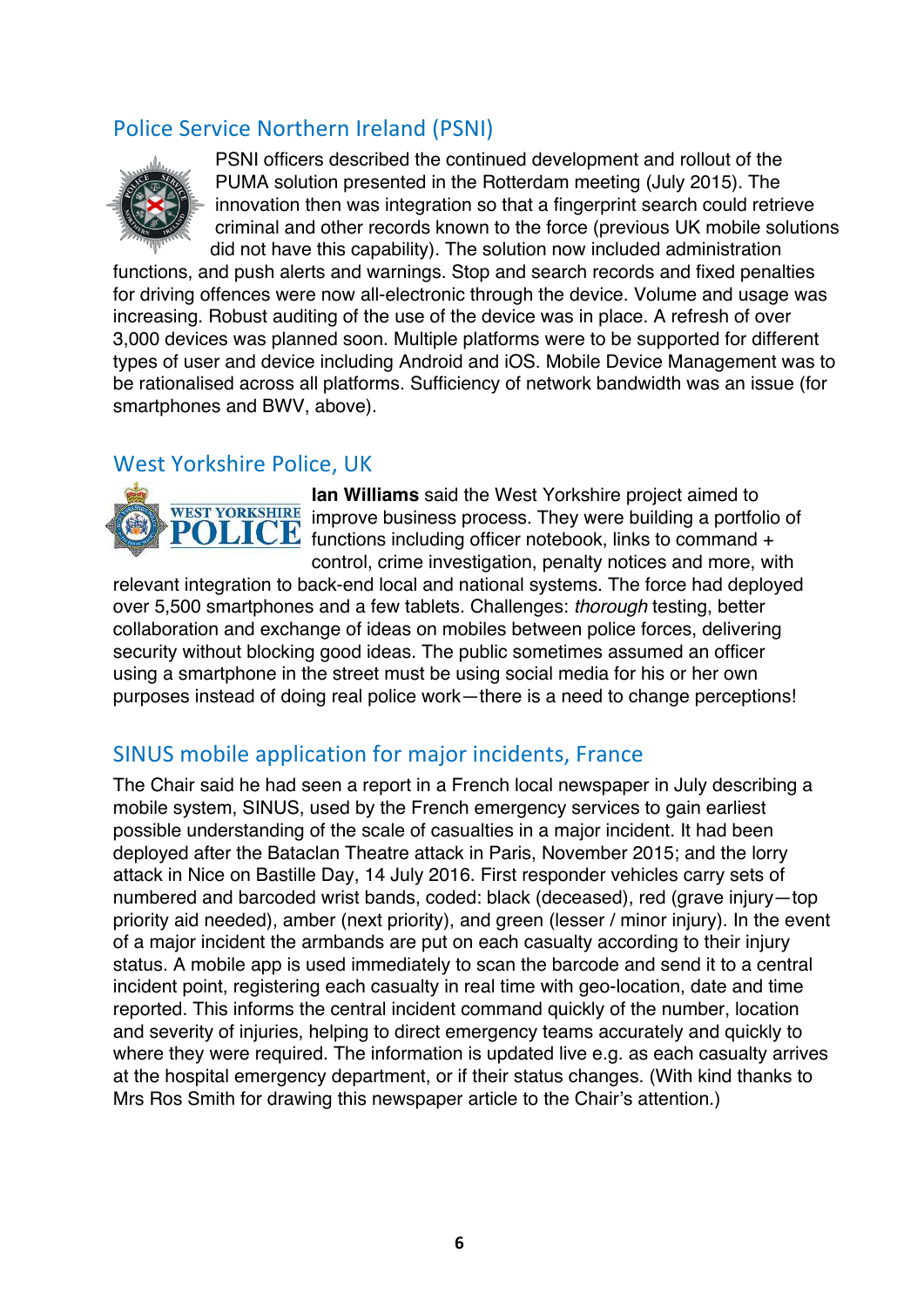## Law Enforcement Discussion

Summary output from discussion groups by law enforcement participants:

- Many applications are developed not all are appropriate for mobile. Too much duplication?
- Good user experience is critical.
- So is battery life of the equipment.
- Develop solutions with incremental improvement over time, not big bang.
- Different ways of implementing, e.g. by browser? HTML-5? SAML 2.0?
- Young front-line officers are ready adopters of mobile tech: start with them?
- Business benefits should always be the primary driver of what you build.
- Encourage good, rapid feedback to the project team form the users. Listen!
- Leadership from the top is very important for success.
- Join mobile solutions up with the rest of the organisation.
- Need to be able to read and authenticate Mobile ID on citizen smartphones.
- Difficult to collaborate when different counties have different laws and tech.
- Need access to good website to share good practice / knowledge.
- Please can we have a reference architecture, service catalogue, glossary?
- Plan cycles / dates of ENLETS Mobile meetings well ahead.  $(Q1 + Q3 2017)$
- Great to see such fast progress e.g. Estonia moving from ideas to delivery.
- Believe this joint working group is helping to accelerate progress like that.
- Lots of autonomy (e.g. 43 forces in UK) -> collaboration / sharing is difficult.
- Handheld and vehicle integration needs to be tackled better.
- It is a challenge to decide how much information to show the mobile officer.
- Pace of change, especially of the underlying technology, is a challenge.
- Body Worn Video—may be different privacy / legal issues in different countries.
- Do we need a group to standardise police equipment across Europe? (ENLETS?)
- A European Research Centre? (note—Antonia Rana of the EU Joint Research Centre (JRC) Ispra was there: JRC originally founded e-MOBIDIG!)

#### MOBIDIG, e-MOBIDIG and ENLETS Mobile

JRC's founding of **MOBIDIG**—the first meeting was in November 2008—was enlightened in recognising the



potential of mobile solutions for law enforcement and the value of identification, interoperability and of working together to realise that potential. There was a slight change of name to **e-MOBIDIG**, and now, from the current (16<sup>th</sup>) meeting of the working group, to **ENLETS Mobile**. Work continues, as a sub-group of the European Network of Law Enforcement Technology Services (ENLETS). For the record here: a final opportunity to display the e-MOBIDIG logo, used for over 6 years.

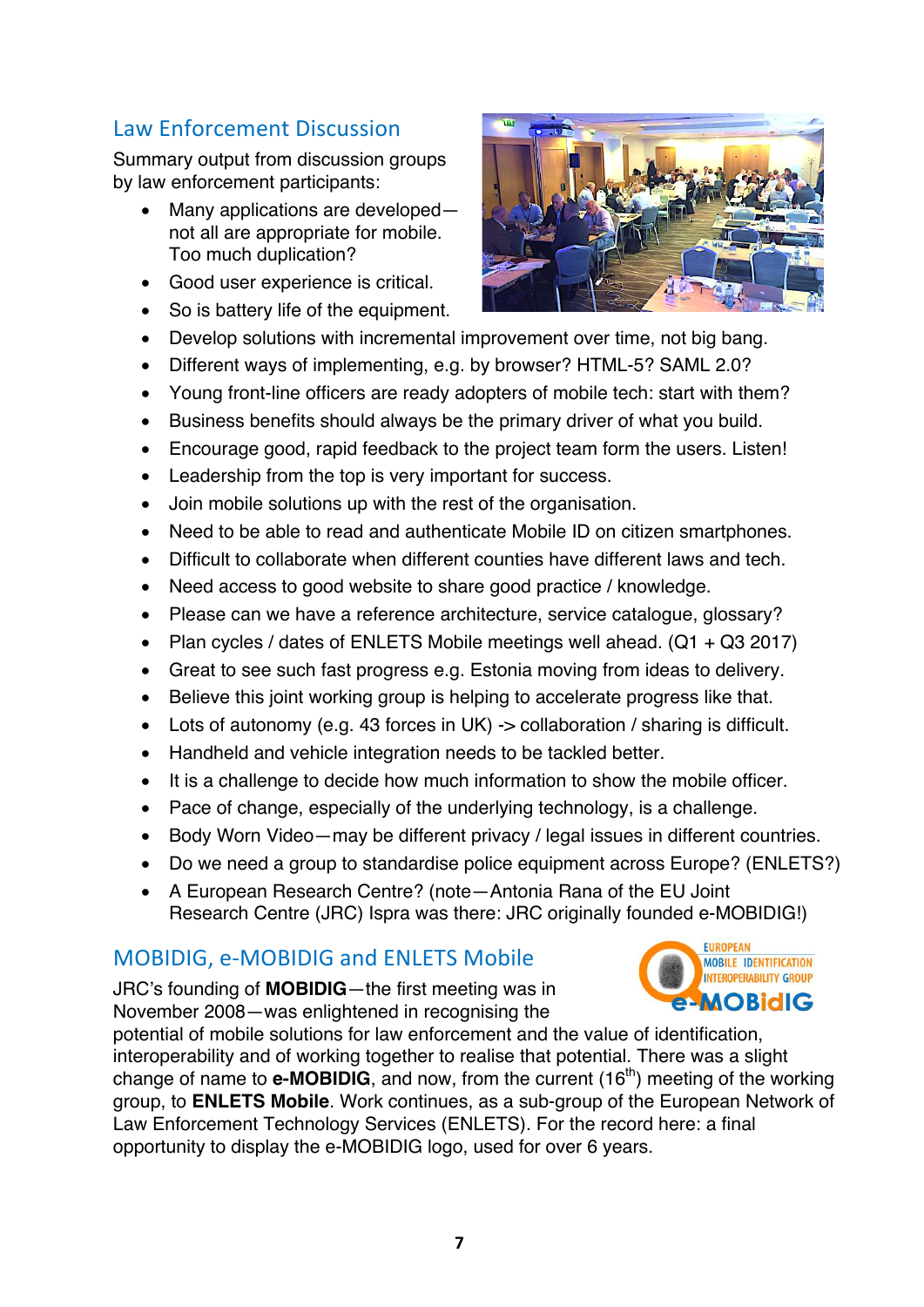# **Industry presentations**

#### Ericsson

**ERICSSON** 

Gordon Scobbie (gordon.scobbie@ericsson.com) and **Martyn Jones** (Martyn.Jones@ericsson.com) gave a vision

of public safety being transformed in the networked society, making use of capabilities in forthcoming mobile devices and networks. This would include challenges, for example balancing information access and privacy responsibly; and new behaviours, threats and challenges. Ericsson credentials include 140 years of involvement in telecoms; now active in 5G and as a subcontractor in UK ESN: it saw itself as a thought leader in mobility, including the digital citizen, responder and organisation; and was keen to engage with law enforcement organisations in this area.

#### Accenture

 **Agata Cooper** (agata.cooper@accucentre.com) saw mobile solutions as essential to improve efficiency given cuts in public accenture safety budgets. A good solution needs to be informed by what the client service has, needs, and what gap exists. Collaboration and user engagement are essential. The market is moving quickly—slow development risked delivering yesterday's solutions tomorrow. Danger signals—'red flags'—in a mobile project were statements such as "security is the most important thing" (not outcomes?); "the users will use what they are given" (even badly delivered?); "we just need to get the solution out" (design? Testing? Training?); "front-line officers won't be interested—it's an IT project" (business change is not important?); "it hasn't worked before" (why did it fail? Let's do it better?).



#### **BPI** Services

**Jasper Peterse** (j.peterse@bpiservices.eu) said BPI was able to develop and customise hardware and software to meet specialist needs with a good understanding of law enforcement mobile needs. This could include integration to cloud and network solutions, augmented reality and biometrics. Many developments were in the pipeline with higher resolution cameras and screens. Crossplatform compilers were available to write programs that could be loaded onto different IT platforms. BPI's new GridLer product attached an additional device magnetically to a smartphone, connecting to the host with Bluetooth Low Energy (LE).

#### **AIRWAVE** Airwave (Motorola Solutions): PRONTO a Motorola Solutions Company

**Norman Dixon MBE** (ndixon@KelvinConnect.com) of

Airwave described experience with the PRONTO mobile policing solution used by 16 UK police forces. Much of police work is information management, for example around Parties, Objects, Locations and Events (POLE): digitised, mobile policing at the front end of the Criminal Justice system that can deliver better information and efficiencies for all parties. It can make information visible as never before, e.g. mobile pocket books accessible by others, to improve efficiency and accountability.

Suppliers presenting at the meeting welcomed follow-up contact from participants.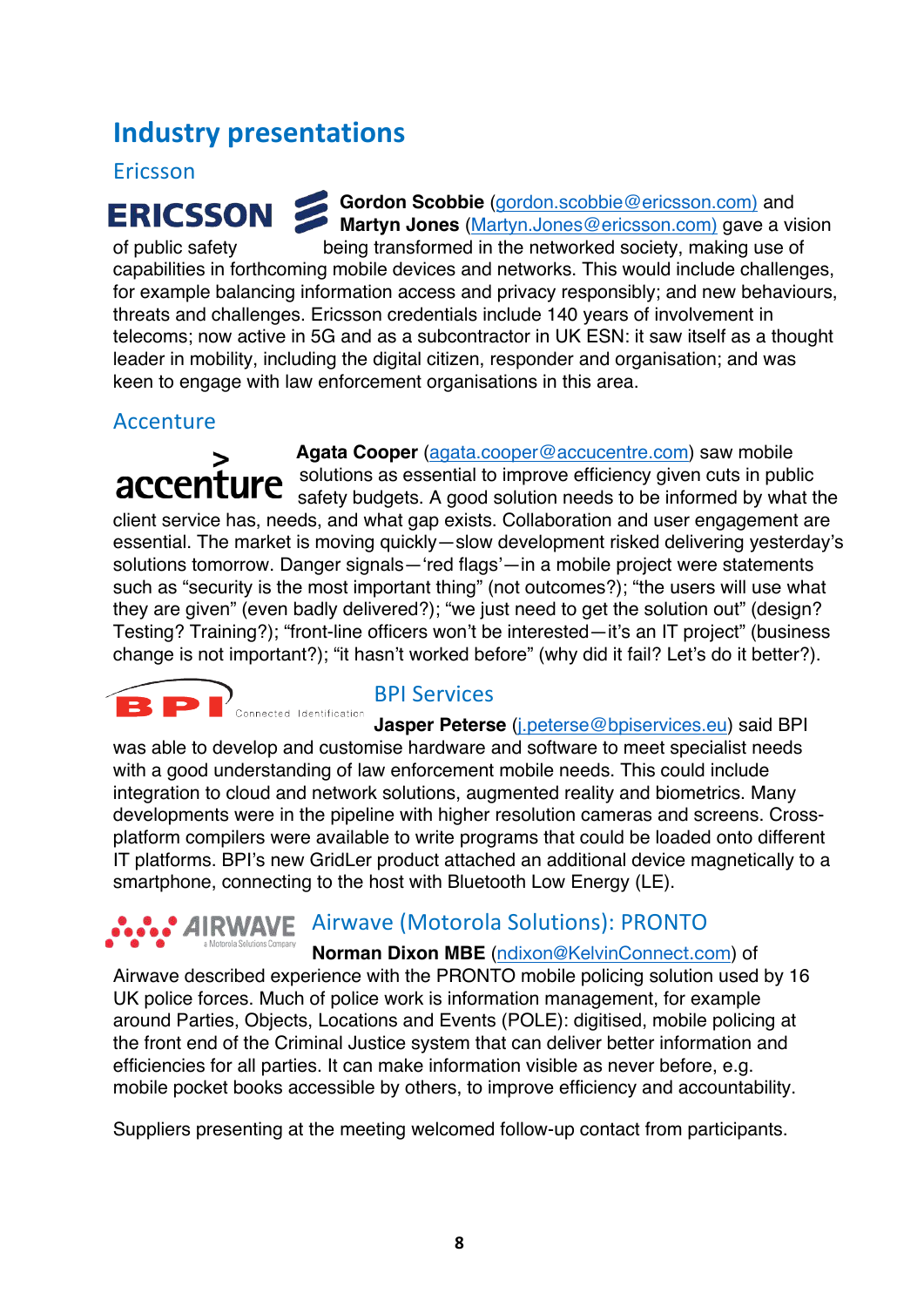# **Workshop: Building Effective Mobile Solutions**

## MEOS Case Study—launching a mobile law enforcement project

**Edwin Delwel** of the National Police of the Netherlands presented a case study on how the MEOS mobile policing solution was established and delivered. The programme was set up to discover whether mobile technology could deliver radical improvements for operational policing. There was a hope that it could, but at the start, little clarity as to **how**. A conventional approach of specifying the complete system, writing a full business case, seeking authorisation, then building the solution as specified was not felt to be right. A **business change programme** was needed rather than a technical project, to build a generic mobile platform for operational policing. It would explore options, clarify what would work best for real users, discard ideas that were not good and progressively build and enhance the solution, reviewing and adapting the plan in the light of experience.

#### **Purpose**

Significant effort was invested at the start in clarifying the **purpose** of a mobile policing solution.

- **Identification** was seen as a fundamental to operational policing. Edwin said police officers everywhere need to answer two key questions: who are you? What do we already know about you?
- Answering these questions in front-line policing could be **problematic**: it was hard for the officer to distinguish people who were genuine and honest from those who were unco-operative, concealing who they were, had false, or no, ID, or where the officer made mistakes typing in ID details.
- **Mobile technology** was seen as having great potential to resolve such problems by giving the officer real-time access on the street to systems otherwise only available in the police station, for example checking names and addresses; driving license, fingerprints or other records; and, when a true identity was revealed, the information known about that person.
- **Officer safety** could be improved by alerting the officer discretely if someone they were questioning on the street had convictions for assaulting police, or where other relevant information existed.
- **Data errors** and delays in completing penalty tickets or recording details for other processes manually on the street and later reviewing and entering the data in the police station can mean that many tickets cannot be enforced real-time entry by a mobile device direct to the central system of data that is **verified online** can eliminate most of these errors and speed up the process. (The law was changed to allow tickets to be issued electronically without having to print an individualised ticket, making this more efficient.)
- Some **fundamental principles** were established early on:
	- **Keep it simple**, not cluttered: quick / easy real-time information.
	- **Streetsmart**—robust solutions that work in the real world of operational policing out on the street.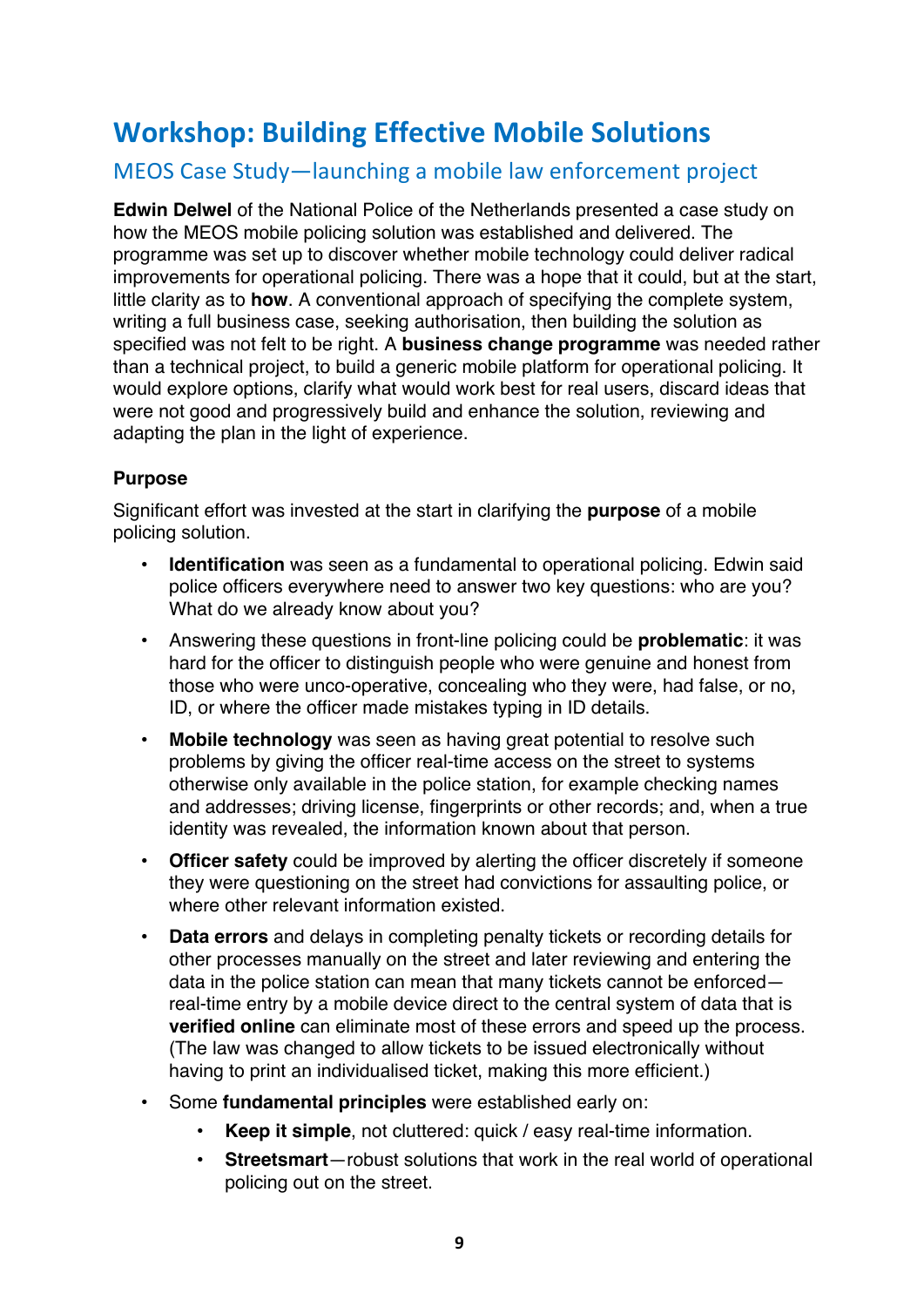- The **user interface** is as simple as possible but allows enquiries to be interrupted if something urgent arises; but previous enquiries and results can be returned to and re-used. The results of a search that has identified a driver can be used to issue a penalty ticket without having to re-enter the person's details.
- **Verify data input** at the start—has benefits all down the line.
- Design the system so that it can be made to work on **all platforms**.
- Support **frequent updates** so that new functionality can be added regularly and incrementally, using agile development.
- **Re-design business processes** to exploit mobile technology—don't simply automate the existing (pre-mobile) manual processes.
- Re-use **generic functions** as widely as possible for 90% of cases rather than customise processes for the 10% of special cases.
- Define **common data entities** such as date/time, location (GPS), vehicle, statement, goods, etc. and re-use them across the system.
- Make the platform **secure enough** for its intended use. Excessive security it expensive and complicate the solution. The system can record extensive log files to create an **audit trail** of how it is used.

#### **People**

People issues—the stakeholders for the programme—are crucial to the success of the MEOS programme, in several ways.

- **Front-line, operational users** are central to the design and development of the solution. Experienced officers join the development team working closely with technical experts: solutions are developed jointly. Nothing is released for use unless real users agree. Users feel—rightly—that they **own** MEOS.
- **Experimentation** is a clear part of the programme mandate. That means ideas can be tried to discover what works: authority is not needed at every step and avoids provoking resistance from people discussing an idea without seeing how it might work. Ideas that don't work can be dropped privately; successful ideas can be shown to stakeholders and to gain approval. **Piloting** with selected operational users tests that new ideas really work before full rollout. Over time a track record of achievement is established that strengthens **trust and confidence** in the programme, which is important.
- **Financial approval** with a phased programme is in manageable stages overall MEOS is still a substantial cost, but the commitment for each phase is reduced compared to a single proposition and there is confidence in the results from previous stages. A strong focus on **benefits** is important for stakeholders. In the early part of the programme careful analysis was undertaken of the early projected benefits: even for an initial set of functions, given a large base of operational users the overall results were impressive. Because the programme was new, external researchers reviewed the benefits and confirmed the estimates (in that first example, expected to exceed 500,000 hours of officer time per year). Small benefits per further transaction have built substantially on that initial base.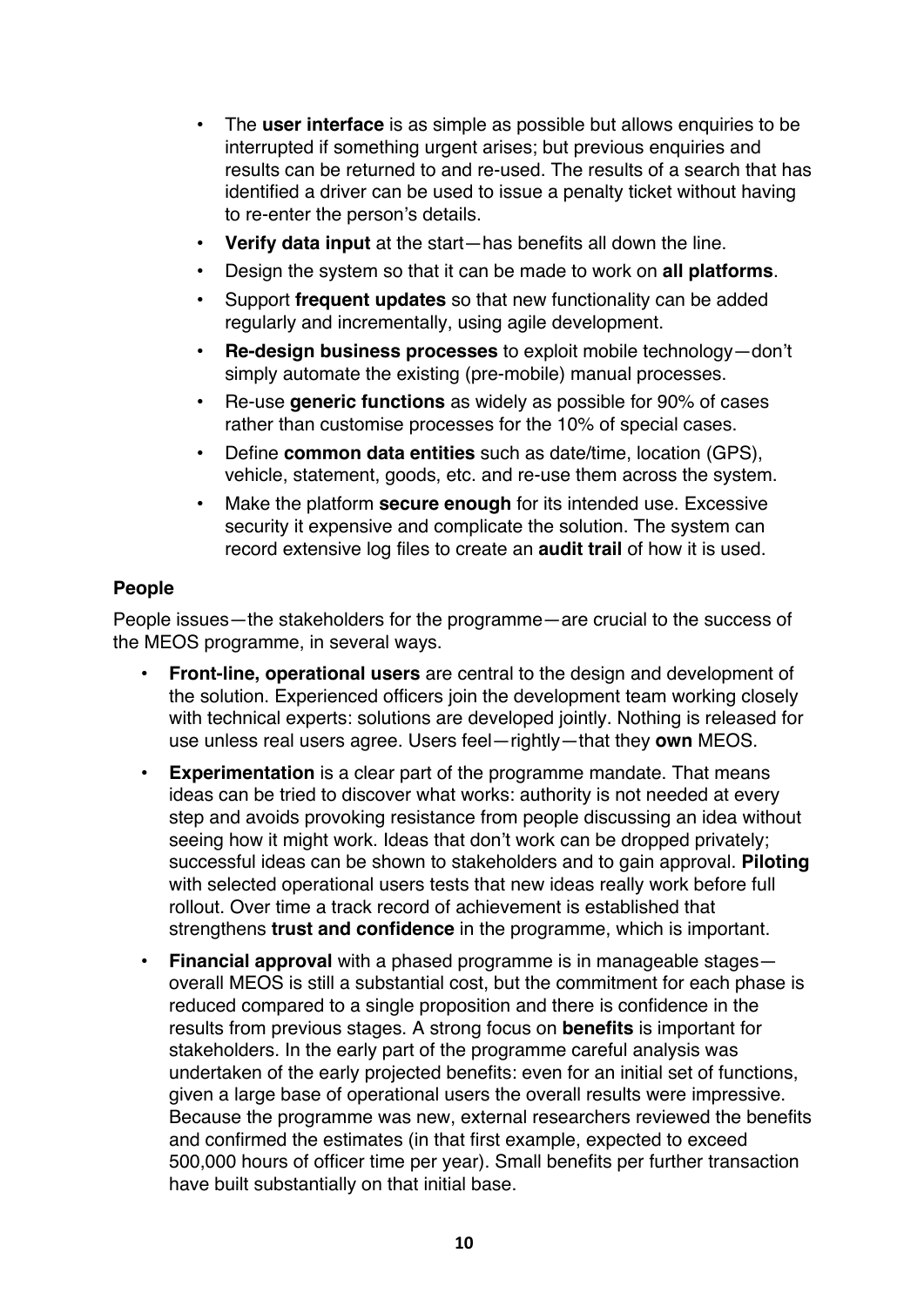- **Leadership is essential**. That means steering the programme content successfully, developing future plans, but given the importance of the **way** of working described here, maintaining that approach through multiple tasks and people is important. Maintaining motivation and conviction that the outcome will be successful—as the evidence has shown
- **Co-operation is not guaranteed**—Pasi Nokelainen had said in a previous meeting programmes need to deliver good mobile solutions because mobile devices are harder to supervise and users will find excuses not to use them if they don't like them. The Swedish system allows satisfaction ratings and comments by users. Edwin said users felt they understood mobiles and used them widely e.g. for WhatsApp, internet etc. They will expect excellent service and be critical if they don't—or use their own solutions even if not allowed.

#### **Integration and infrastructure**

- Integration is needed between the front end of the system (the mobile devices and their immediate services such as Enterprise Mobile Management), and the back end connections to all the systems users need to communicate with. For example, a name search in MEOS may access 21 back end systems; other transactions need to access driving licence, passport, fingerprint and penalty management systems, and others. Many of these back end systems are legacy systems and may be old, not built to work efficiently with a large mobile population of users—all of this increased complexity. The effort required to build the front end of MEOS and the bridge layer to legacy systems MEOS connects to are of comparable scale and effort.
- Developing, running and where necessary extending all this infrastructure is a significant task and requires a strong architecture function.

#### **Training**

Some classroom training is provided for MEOS users, but it is limited. Other provision:

- A practice copy of the solution is available containing test data.
- A training app is provided with slides, videos, information to read.
- U-turn forum is provided online for self-help questions / tips between users and a help/service desk.
- Helpdesk is available for telephone callers
- Video news bulletin is sent monthly to users—new things, tips, updates

#### **Timeline**

- Early 2010—the MEOS programme was mandated to begin.
- July 2015—Edwin Delwel described in the Rotterdam e-MOBIDIG meeting that the MEOS solution was being piloted with 1,500 users.
- November 2015—Slovenian meeting: MEOS now in use for >20,000 users.
- September 2016—Dublin: >30,000 current users; decision made to increase further the number in use.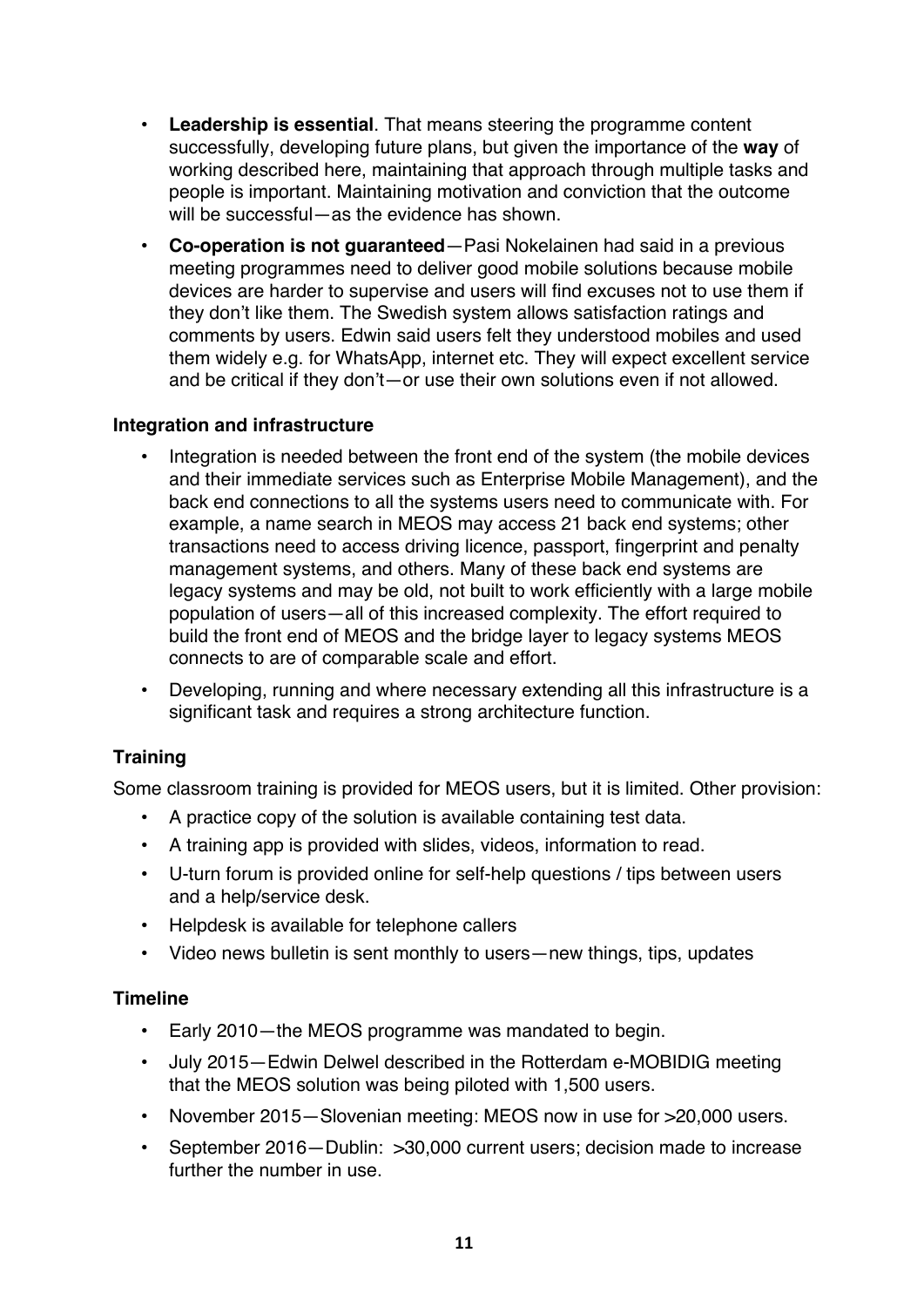#### **Discussion**

- Workshop participants discussed whether the approach described by Edwin and the MEOS team was essential when delivering a law enforcement mobile solution. The presentation has been very informative and participants were persuaded this approach should be **recommended** by **ENLETS Mobile**, rather than a more traditional 'sequential' approach of specifying, justifying, building and rolling out the whole solution as one unit.
- There was some debate over the use of **package solutions** for law enforcement mobiles systems. A 'package' approach is possible in many contexts in business computing: possible **advantages** can include lower cost from sharing software used successfully by others; the **disadvantages** can be less scope to develop the software exactly to any one user's preferences. During the meeting we had heard about solutions built by a police force for their own use; a collaboration for other forces to use such a system elsewhere; and a commercial package bought by multiple forces. Whatever approach is used the solution must be an acceptable fit to each customer's needs. Use of a solution developed elsewhere did not mean the organisation could miss out key activities thought important by ENLETS Mobile participants, including clear leadership by the law enforcement agency who will use the system; excellent user engagement; piloting; interfacing to all the right local IT systems; and the capability to respond in an agile way to new requirements and priorities. This may be a topic to discuss further to at future meetings.
- Frank Smith had discussed the **procurement of mobile solutions** shortly before the meeting with a supplier who had attended previous e-MOBIDIG meetings. He volunteered the insight that suppliers could find difficulties where a customer insisted on specifying the solution in detail before the contract was let. If different requirements became apparent as the solution was developed, the contract might well make it difficult to change the design in that way. This thinking corroborates the MEOS programme approach, from a supplier's perspective.

#### **Inventory**

Pat Padding had requested that an inventory of mobile programmes to be made to show expected progress over the next two years, and what ENLETS Mobile might be expected to be doing over that time.

Job started with the updates already recorded in the Law Enforcement section, above. More to be done to consider what further work would be profitable to do.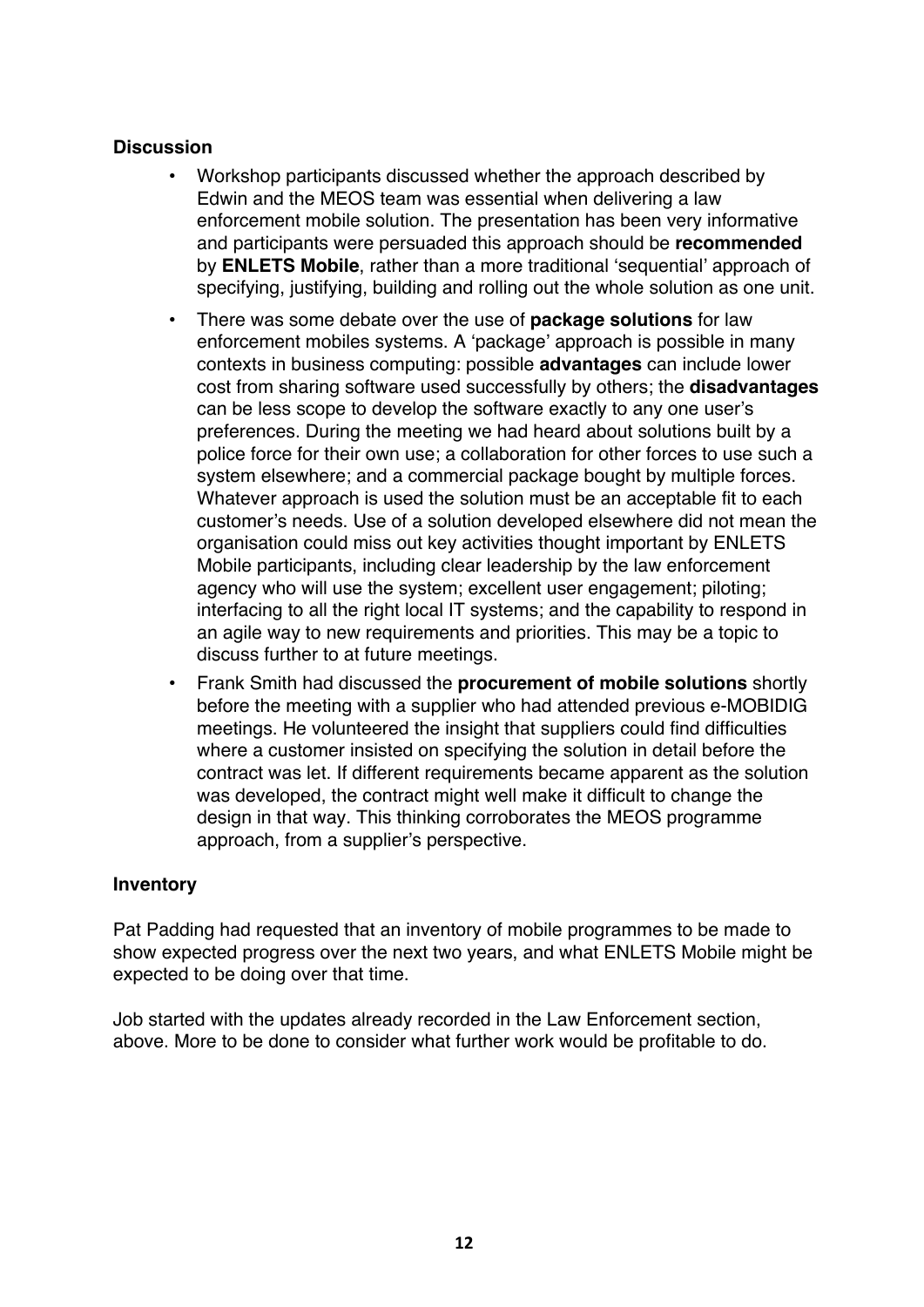# **Technology briefing**

## Critical Communications



**Frank Smith** reported on his attendance at the Critical Communications World (CCW) conference in Amsterdam in June 2016, attended by a wide  $35R$ range of experts (see separate paper). Critical communications networks are used by emergency services such as police and ambulance. Over more than 20 years the specialist needs of these users have been met by special networks using TETRA and TETRAPOL standards which are specialised for critical voice requirements, but are not so good for mobile data, increasingly demanded by emergency services, as it is by business and society generally.

In the long-term critical communications will move away from TETRA and TETRAPOL to networks based on the Long Term Evolution (LTE) protocol for 4G and expected to be the basis for future 5G networks. This is good for data but requires voice to be sent digitally using the Voice over LTE (VoLTE) protocol. LTE is being enhanced to support more use cases for the future, particularly 5G and including critical communications features such as Push to Talk. Some at the CCW conference questioned how mature LTE is for critical communications. The UK will be an early adopter of LTE in its Emergency Services Network (ESN) to roll out in 2018 and 2019, based on the commercial UK mobile network by EE, enhanced for better connectivity and resilience.

Few participants in the ENLETS Mobile meeting used TETRA or TETRAPOL for their mobile solutions. Frank highlighted that as mobile law enforcement solutions grew rapidly and became used for more critical functions such as Command and Control, the use of critical communications networks would increase.

**Heikki Riippa**, Finnish Police, reported on some recent developments in Finland: a small LTE base station that could be carried and operated from a rucksack; and the same equipment suspended from a tethered balloon, to extend coverage—a temporary deployment to cover a network failure or a high-demand special event. Heikki is involved in the EU **Broadmap** project to develop requirements for the next generation of LTE critical communications networks: he urged national mobile programmes to make contact with their lead representative for this work.

## Secure Authentication and Digital signatures (PKI)

**Jeen de Swart**, Dutch Ministry of Justice, gave a briefing on the security technology used to authenticate data read from the chip of a passport or messages sent over a network. The technology is known as Public Key Infrastructure (**PKI**), named because of the type of encryption used. This can deliver **trust**, **proving** that data protected and authenticated in this way comes from the expected originator, and has not been amended from the version digitally 'signed' using public key encryption by the originator.

PKI has several important applications for mobile devices such as authenticating data read from passport and card chips; authenticating data a mobile device receives over the air; and authenticating that the device is genuine when it connects to another system.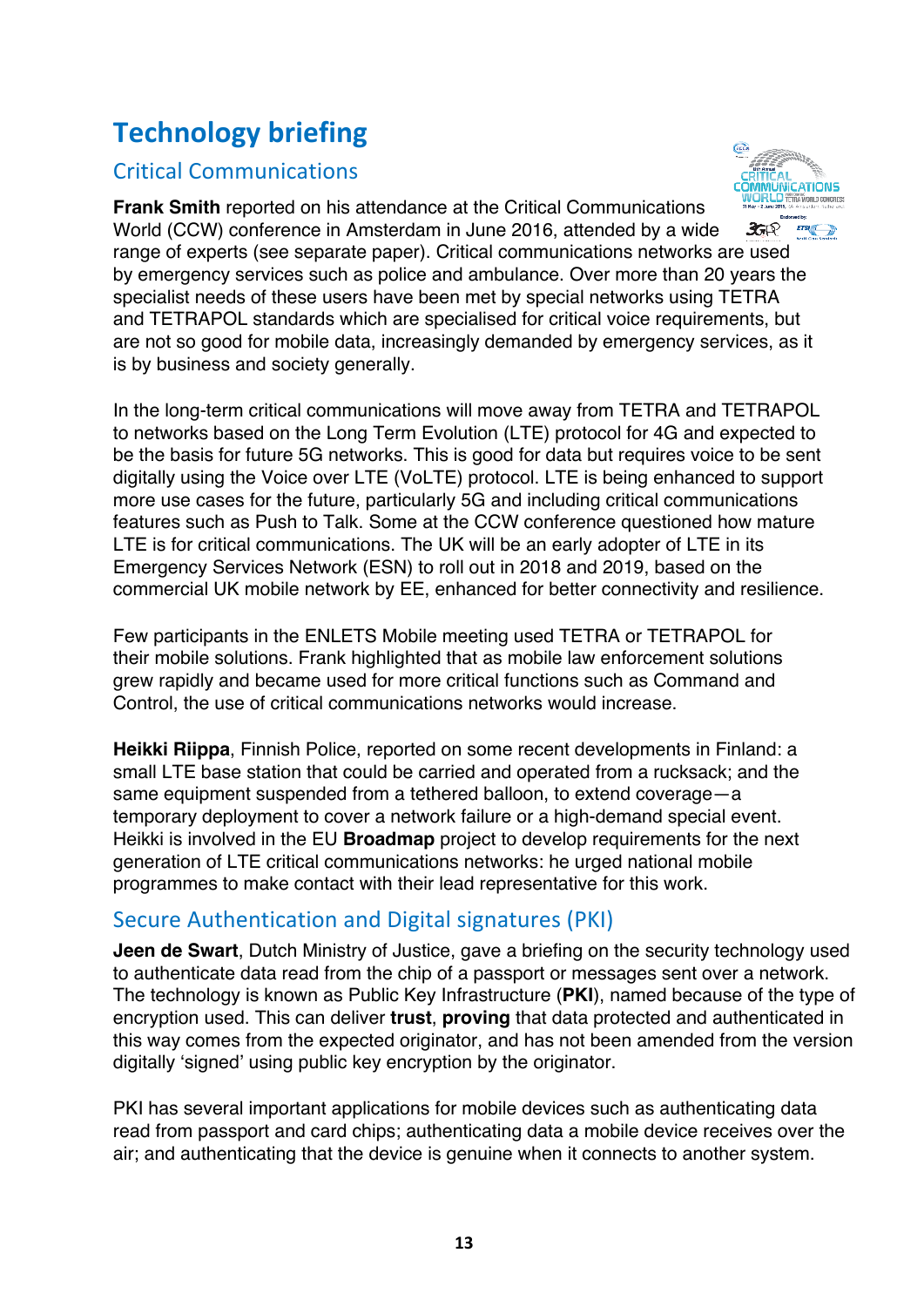A passport includes important physical security features in the design. In addition, the title page includes 2 lines of formatted text, the Machine Readable Zone (**MRZ**) designed to be optically scanned. The MRZ is protected by some checksum information though this is not secure enough to protect against all errors or forgery.



Information from the MRZ is used to open the **chip**. Since 2006 most new passports have included a secure chip containing a copy of the MRZ and a facial image of the holder. EU Schengen

documents also contain two fingerprint images of the holder. The chip is opened and read using Basic Access Control (**BAC**) or by Password Authenticated Connection Establishment (**PACE**), but neither authenticates that data on the chip is genuine. **ICAO** e-Passport symbol

Cryptographic tests must be performed to authenticate the data after it is read, using secure encryption built into digital signatures of the data as 'signed' by the originator. Passive Authentication (**PA**) authenticates the data. Chip Authentication (**CA**) or Active Authentication (**AA**) authenticates that the chip is genuine and has not been copied (cloned). Further security is used to control access to fingerprint images on Schengen passport / card chips, under Extended Access Control (**EAC**).

#### Secure documents

**Detlef Houdeau** of the EUROSMART trade association (and Infineon) gave a comprehensive round-up of the different types The Voice of the Smart Security Industry<br> **of secure documents that might be encountered by an officer** 

using a law enforcement mobile device. Each contains secure chips and digital signatures, as described by Jeen, above. Discussion following the presentation highlighted that although the different types of document have many conceptual similarities, different security and technology solutions are needed to be read and authenticated each type. The examples Detlef described were:

- **Passports and ID cards**—passports and residence permits including ICAO 9303 chips (1<sup>st</sup> generation); with Schengen EAC fingerprints (2<sup>nd</sup> generation); and the same with PACE added (3rd generation). EU ID cards accepted for travel do not have to follow the same standards as passports—various approaches are taken.
- **Electronic Driving Licence (eDL)** documents—EU regulation 383/2012 (not fully consistent with ISO/IEC 18013); can use contact or contactless access.
- **Tachograph cards**, 1<sup>st</sup> generation (required by May 2006) and 2<sup>nd</sup> generation (rolling out 2016 to 2020). Separate cards and readers are needed for the driver, the transport operator, garage mechanics, and traffic authorities.
- **Electronic Identity (eID) cards**—eIDAS scheme (EU regulation 910/2014) for electronic identification and trust services for electronic transactions in the European internal market. It provides for the interoperability of national eID schemes based on the eIDAS standards.

#### Biometric Standards

**Geoff Whitaker** gave an update on biometric standards (see slides).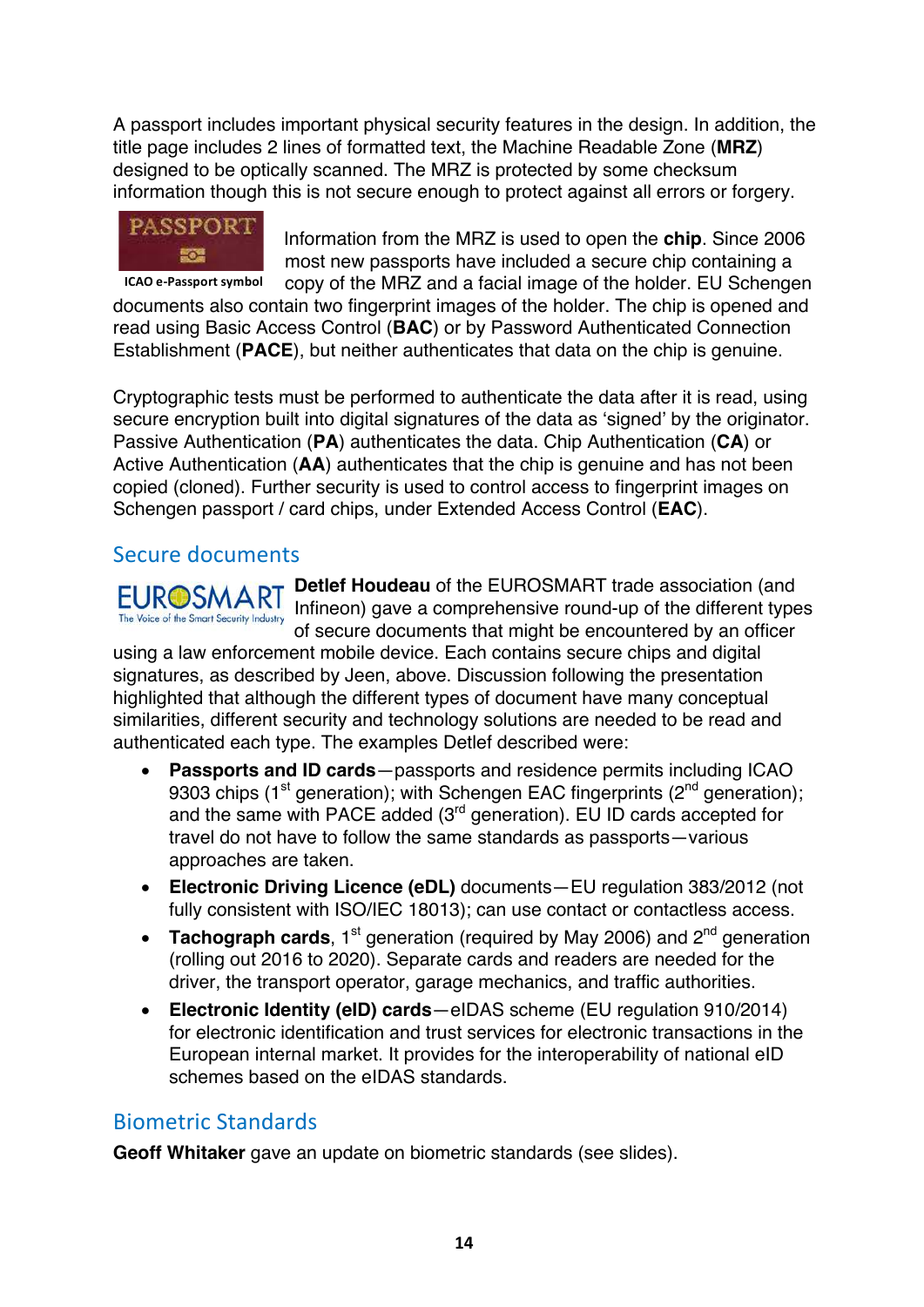# **PARTICIPANTS**

- **Frank Smith**—Chair, ENLETS Mobile (formerly, e-MOBIDIG)
- **Fintan Fanning**—Assistant Commissioner, An Garda Síochána (Irish Police)
- **Supt. Pat Ryan**, Garda, IT Operations—meeting host
- **Pat Padding**, Dutch National Police, Core Group Co-ordinator, ENLETS
- **Arjen Baan**, BPI Services, Netherlands—Director
- **Fintan Brady**, Garda—IT
- **Ciarán Carolan**, eu-LISA—biometrics, mobiles and border security
- **Agata Cooper**, Accenture—mobile specialist
- **Cor de Jonge**, Dutch Ministry of Justice—PKI programme manager
- **Edwin Delwel**, Dutch National Police—mobile programme manager (MEOS)
- **Jeen de Swart**, Dutch Ministry of Justice—senior information architect PKI
- **Norman Dixon MBE**, Airwave (Motorola Solutions)—Business Consultant
- **Kieran Downey**, Garda—IT
- **Bill Egan**, Garda—IT, meeting support / mobile solutions
- **Supt. Denis Ferry**, Garda—Reform Programme
- **Michael Fischer**, Austrian Criminal Intelligence Service—Deputy Director
- **John Flahive**, UK Home Office—police systems architect, incl. mobile
- **Anoud Goudbeek**, Dutch financial investigation service (FIOD)—security officer
- **Daniel Heeb**, Swiss Customs—head of applications and data
- **Sarah Hjortsmarker**, Swedish Police—mobile programme lead
- **Szabolcs Horvath**, FRONTEX—co-ordinating officer
- **Dr. Detlef Houdeau**, EUROSMART trade association, and Infineon
- **Tapio Inkeröinen**, Finnish Police
- **Martyn Jones**, Ericsson—Engagement Manager, Public Safety + Security
- **David Kelly**, Garda—IT
- **Jussi Kosunen**, Finnish Border Guard—mobile project
- **Liina Lakur**, Estonian Ministry of the Interior—mobile IT
- **Gerhard Lang**, Austrian Crim. Intel. Service—head, crime strategies / innovation
- **Dylan Langley**, UK Home Office (BAE Systems)—law enforcement mobiles
- **Peter Ludwig**, Hamburg Police, Germany—lead project manager, MobiPol
- **Mike Lyne**, UK Border Force—mobile technology
- **Stefan Maxwell**, UK Home Office—programme manager, biometrics
- **Robert Mortensen**, Danish National Police—mobile project
- **Pasi Nokelainen**, Finnish Border Guard—mobile border application lead
- **Jasper Peterse**, BPI Services, Netherlands—sales manager
- **Kalle Putk**, Estonian Ministry of the Interior—mobile IT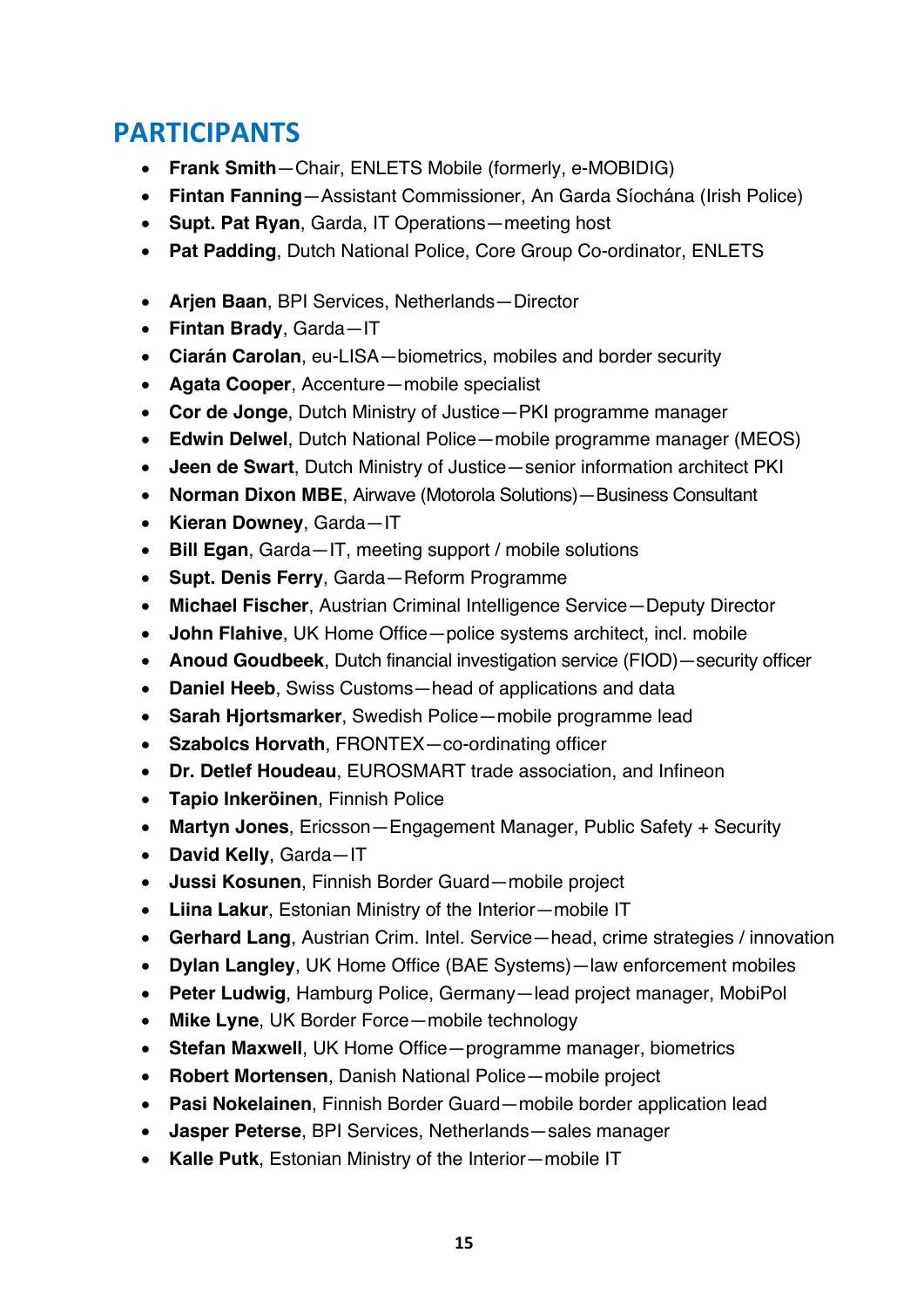- **Antonia Rana**, European Commission—Joint Research Centre (JRC)
- **Heikki Riippa**, Finnish Police—critical communications / EU Broadmap
- **Marcel Romer**, Dutch National Police—MEOS architect
- **Pawel Sadownik**, FRONTEX—ICT unit
- **Dr. Evangelos Sakkopoulos**, Greece— Interior Ministry, immigration systems
- **Morten Olsen Sandnes**, Norwegian Police
- **Gordon Scobbie**, Ericsson—Head of Public Safety + Security, W + Cent. Europe
- **Annika Sepp**, Estonian Ministry of the Interior—ePOLICE mobile solution
- **Wim Setz**, Dutch National Police—mobile solution
- **Celina Sliwa-Tomaszewska**, Polish Border Guard—IT expert / developer
- **Brendan Smith**, Garda—IT procurement and Infrastructure
- **Donald Smith**, Immigration Enforcement, UK Home Office—mobile solutions
- **Heather Smith**, West Yorkshire Police, UK—IT project manager
- **Magnus Thorp**, UK Home Office (BAE Systems)—law enforcement mobiles
- **Ad Van der Meijden**, National Police of the Netherlands
- **Igor Vučko**, Slovenian Police—ePOLICIST mobile strategy / programme
- **Stefan Wendt**, German Border Guards
- **Geoff Whittaker**, UK Home Office, Centre for Applied Science and Technology
- **Ian Williams**, West Yorkshire Police, UK—lead for digital mobile
- **Eldrid Williksen**, Norwegian Police
- **Margaret-Mary Wilmot**, UK Home Office—mobile programme manager
- **Police Service Northern Ireland (PSNI)**—3 mobile solution specialists

#### **Apologies—not able to attend**

- **Ian Bell**, Cambridgeshire Constabulary, UK—Chief Technology Officer (CTO)
- **David Driezen**, UK Emergency Services Network (ESN) programme
- **Marco Facchini**, Italian State Police

# **Evaluation**

Of the participants rating the meeting, **92%** scored the event as **good or very good**. The **average score was 4.5**, on the scale of very good  $=$  5 and very poor  $=$  1.

In more detail: of 53 participants in the meeting, 36 (68%) completed an evaluation sheet. Of these, 19 (53%) rated the meeting as very good; 14 (39%) as good; 2 (5%) as OK; 1 (3%) as poor and none as very poor. The evaluation was conducted at the end of day 2, attended by most people.

Useful narrative comments were also made which we will take into account… many thanks to all who attended.